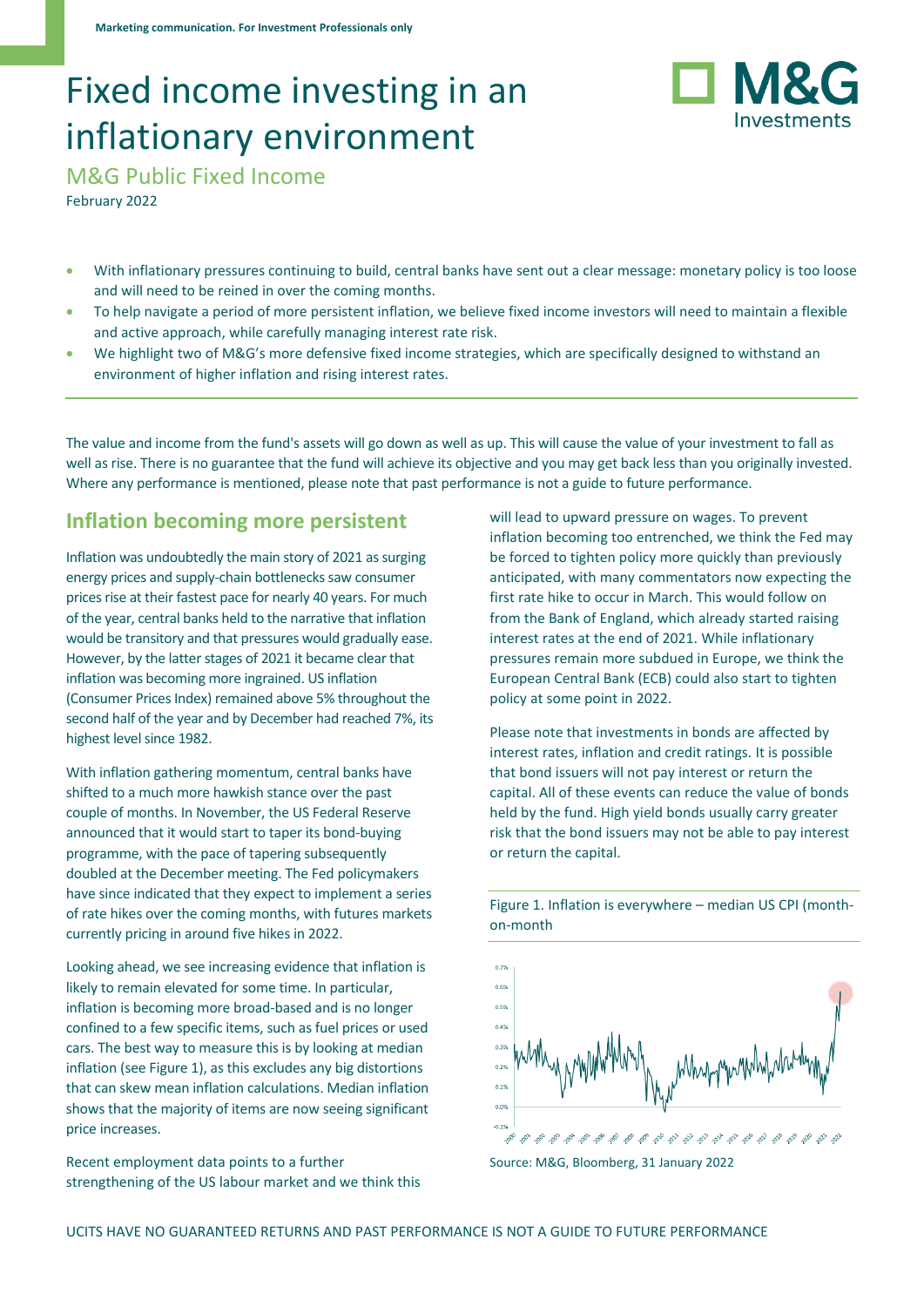## **Fixed income strategies to mitigate rising inflation**

With the prospect of rising inflation and central bank rate hikes, clients may be questioning whether now is the right time to be holding bonds. Inflation is usually negative for bonds as the real value of their fixed payments is eroded, while rising interest rates may also negatively affect the value of conventional fixed income assets.

However, we believe there are a number of strategies that can be used to help mitigate the negative impact of rising inflation or higher interest rates. Firstly, interest rate risk or duration (the sensitivity to interest rate changes) should be carefully managed. Longer-dated fixed income assets are most susceptible to rising interest rates, so a strategy which focuses on shorter-dated bonds may offer greater resilience in a rising rate environment.

Secondly, it is worth keeping in mind that an inflationary environment can often be quite supportive for credit valuations. This makes sense, since inflation is often seen during periods of economic expansion, when companies would normally be well-placed to grow their earnings and reduce their levels of debt. Therefore keeping an exposure to high quality credit, while limiting interest rate risk, may offer a sensible strategy for those worried about higher inflation.

Finally, we would stress the importance of maintaining a flexible and active approach, as this allows the manager to adjust positioning in response to a changing economic backdrop and to focus on the areas of the market that look best placed to withstand a more inflationary environment.



For investors concerned about the negative impact of rising inflation, we highlight two defensive, fixed income strategies that are specifically designed to withstand an environment of higher inflation and rising interest rates.

## **M&G (Lux) European Inflation Linked Corporate Bond Fund**

### The **M&G (Lux) European Inflation Linked Corporate Bond Fund** offers a distinctive solution for investors looking to include an element of inflation protection in their portfolios. The fund combines inflation-linked protection with the attractive yields that can be found on high-quality corporate bonds. The fund also offers a distinctive short duration profile, meaning a low sensitivity to interest rate changes. The fund is actively managed and performance is measured against a comparator benchmark – the Eurostat

Eurozone Harmonised Index of Consumer Prices – although portfolio construction is not constrained by it.

**Inflation-linked exposure** – the fund will typically hold a significant allocation to inflation-linked bonds. These instruments provide the most direct form of inflation protection since their payments are automatically adjusted in line with an official measure of inflation. The fund seeks to capture the most attractively valued opportunities across global inflation-linked bond markets (a minimum 90% of the fund is in euro or hedged back to euro). A key part of this assessment is to consider the level of inflation that is being priced into a particular instrument, and to compare this with our own inflation expectations.

**Short duration profile** – the fund has a distinctive duration profile that is significantly shorter than that of a traditional index-linked government or corporate bond fund. This is designed to reduce volatility and mitigate the negative impact of rising bond yields, which are common in an inflationary environment. Duration is typically maintained between 0-2 years, although the fund manager has the flexibility to position the fund outside this range if considered appropriate.

**High quality credit** – the fund's allocation to inflationlinked bonds issued by companies, provides an additional source of yield compared to what can be obtained on index-linked government bonds. As well as helping the fund achieve its long-term inflation-linked goal, investing in credit also allows us to benefit from the strong correlation between credit and inflation dynamics. Companies typically perform well during period of economic growth and modest inflation, and this is reflected in the fact that credit valuations and inflation valuations have historically moved in line with each other (see Figure 2).

Figure 2. Strong correlation between credit and inflation dynamics.



Breakeven rates indicate inflation expectations. IG = investment grade

Past performance is not a guide to future performance Source: M&G, Bloomberg, 31 December 2021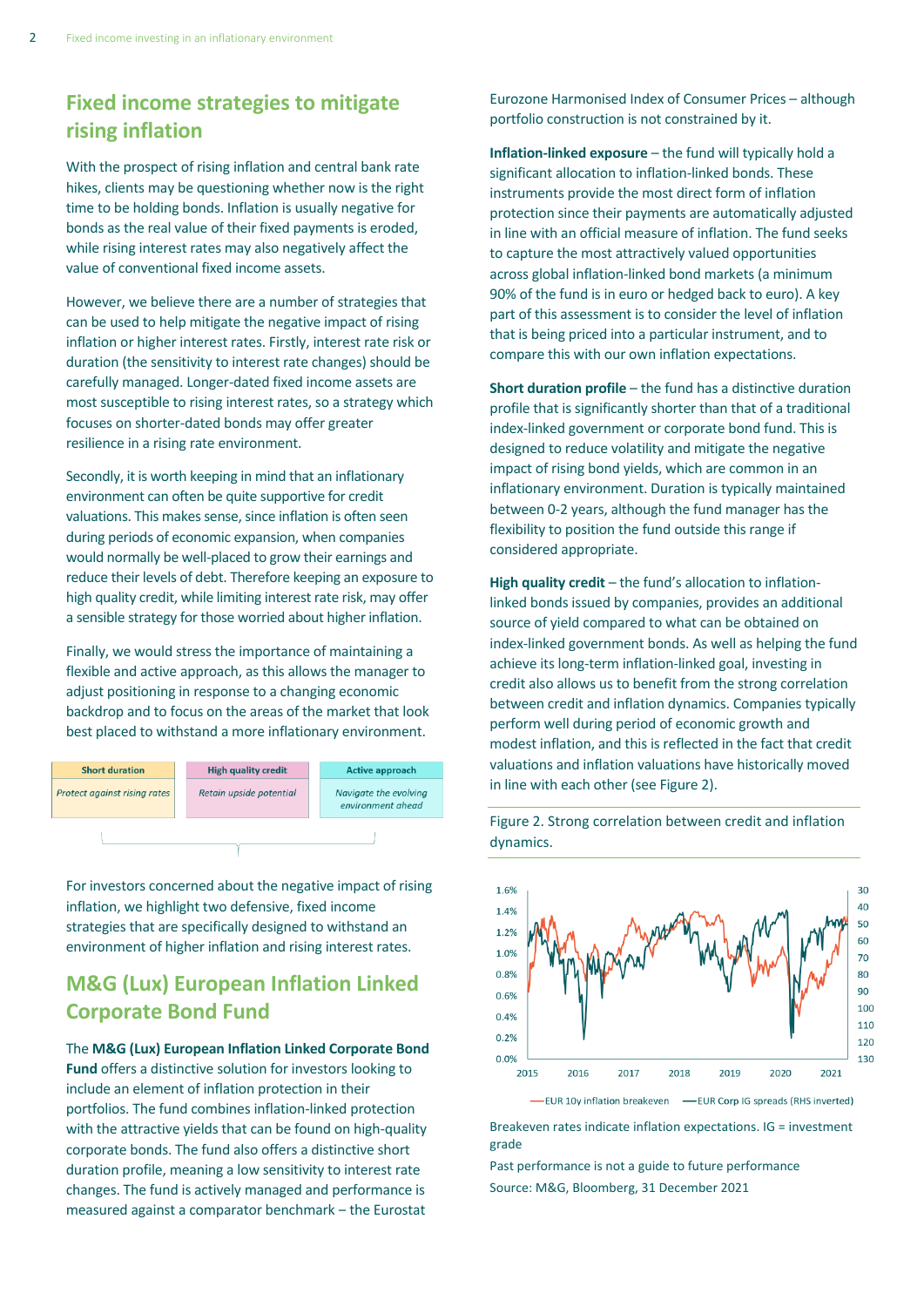**Active, flexible approach** – the manager can freely adjust the fund's duration, credit and inflation exposure based on his macro outlook and assessment of valuations. As well as investing in inflation-linked government and corporate bonds, the fund can also invest in a broad range of other instruments that would be expected to perform well in an inflationary environments, such as floating rate notes (FRNs).

The fund may use derivatives to profit from an expected rise or fall in the value of an asset. Should the asset's value vary in an unexpected way, the fund will incur a loss. The fund's use of derivatives may be extensive and exceed the value of its assets (leverage). This has the effect of magnifying the size of losses and gains, resulting in greater fluctuations in the value of the fund.

## **M&G (Lux) Short Dated Corporate Bond Fund**

The **M&G (Lux) Short Dated Corporate Bond Fund** offers investors a clear, defensive proposition that seeks to mitigate the negative impact of rising interest rates. The fund has a duration profile duration between 0-3 years, while providing exposure to predominantly investment grade credit (high quality bonds issued by companies) from anywhere in the world. The fund is actively managed and performance is measured against a comparator benchmark - the Markit iBoxx EUR Corporates 1-3 year Index - but the benchmark does not constrain portfolio construction. There are three key ways in which the fund seeks to add value.

**Active credit selection** – the fund has a highly active approach which is able to draw on the expertise of M&G's in-house credit research team as we seek to identify the most compelling opportunities across global credit markets. In a more volatile market environment, with increasing dispersion between individual credit valuations, we believe the current backdrop can provide a rich source of opportunities for active managers.

**ABS complexity premium** – the fund is able to invest in asset-backed securities (ABS), an area where M&G has long-running experience. The complexity of researching ABS is a key reason, in our view, why this asset class offers investors a risk premium well in excess of regular corporate bonds. For instance, investing in AAA rated ABS offers a

similar level of credit spread to BBB rated corporate bonds (see Figure 3).

**Floating rate exposure** – the fund can also take exposure to floating rate notes (FRNs) which pay coupons that are adjusted in line with short-term interest rates. In this way, FRNs provide not only protection, but a way of potentially benefiting from any future increase in interest rates.

Figure 3. ABS complexity premium. AAA-rated ABS offers a similar risk premium to BBB corporates.



Past performance is not a guide to future performance Source: ICE BofA indices, JP Morgan, 31 December 2021

## **Navigating a more inflationary environment**

As inflationary pressure continue to build, central banks have sent out a clear message: monetary policy is too loose and will need to be reined in over the coming months. Government bond yields have already increased sharply since the beginning of 2022 as markets have started to price in a much more aggressive pace of interest rate hikes.

While such an environment is normally seen as being negative for bonds, as we hope to have outlined here we believe there are a number of strategies that can be followed to help offset these headwinds. In particular, we think that an active approach, a short duration stance and a focus on high quality credit will be key to navigating a period of more persistent inflation.

**M&G February 2022**

The funds allow for the extensive use of derivatives.

The funds may invest more than 35% in securities issued by any one or more of the governments listed in the fund prospectus. Such exposure may be combined with the use of derivatives in pursuit of the fund objective. It is currently envisaged that the fund's exposure to such securities may exceed 35% in the governments of Germany, Japan, UK and the US, although these may vary subject only to those listed in the prospectus.

Investing in these funds means acquiring units or shares in a fund, and not in a given underlying asset such as a building or shares of a company, as these are only the underlying assets owned by the funds.